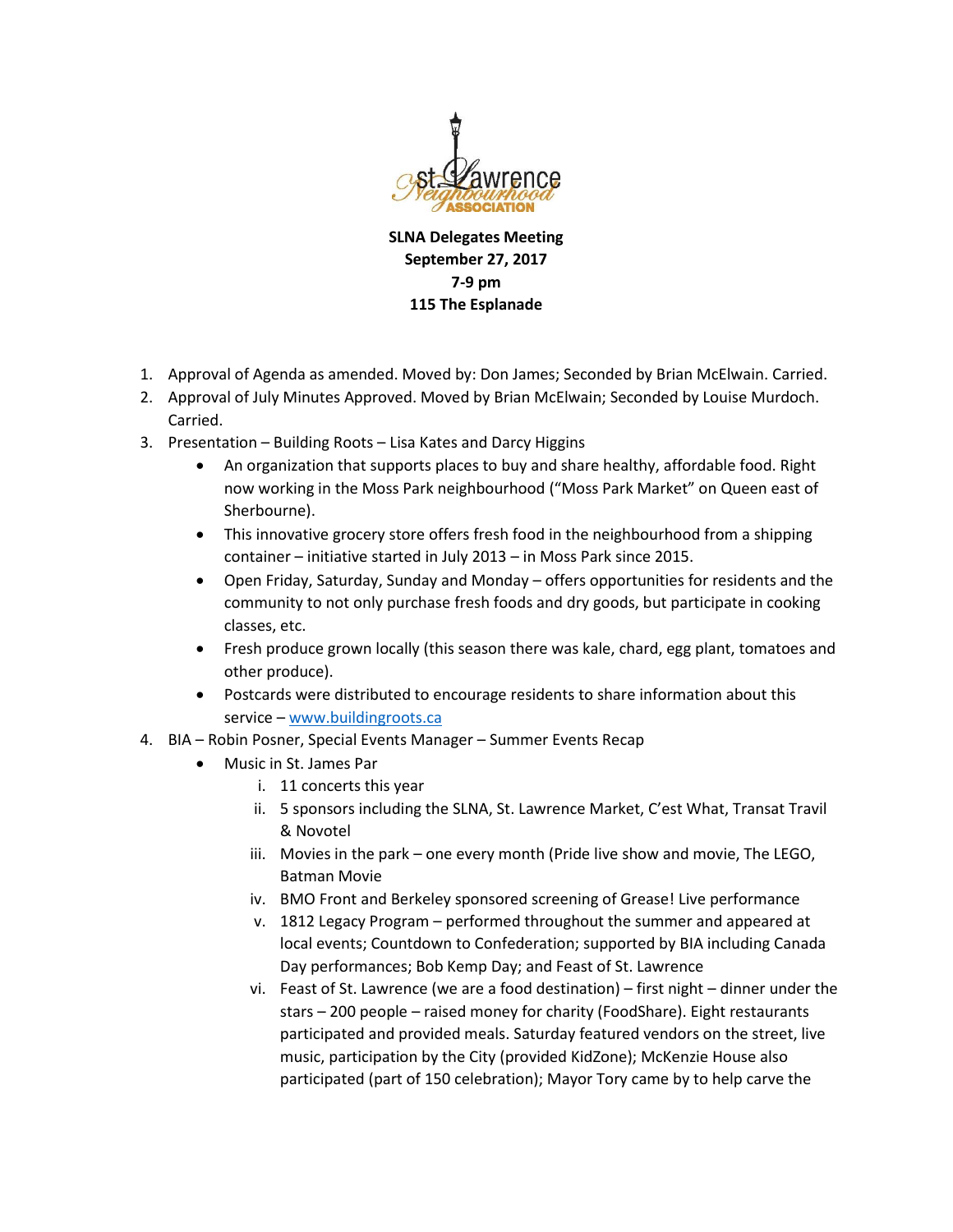suckling pig. Sunday: Family Day – games and activities around the them of healthy eating and living, face painting, and other other activities.

- vii. Bard in Berzcy the play was "Two Gentlemen of Verona"
- viii. Yoga in the Park July and August on Wednesdays.
- ix. Lunch time music in Berczy Park on Wednesdays
- Coming up:
	- i. Nov. 1 Halloween Pumpkin Parade 6-7:30 p.m., St. James Park– all families invited to bring their Jack o Lanterns to St. James Park, share with friends enjoy hot chocolate. Theme will be a "drum circle" for all to participate
- 5. SLNA Board Update
	- Speaker ideas requested of delegates what other speakers are delegates interested in inviting to speak at monthly meetings? For October we have a few speakers coming in to discuss public art. Topic: relationship of First Nations to this Neighbourhood.
	- Gabriel suggested Artscape (the location that will be part of the Daniels project)
	- November 15 SLNA hosting a reception to celebrate the presentation of the St. Lawrence Hall Heritage Plaque (by the SLNA).
	- Longboats Residence Association back as members had 40 residents participate in a walkabout of the MetroLinx Union Station east corridor connection work. These initial discussions with Metrolinx have succeeded in getting an extension of notice of commitment to early 2018 instead of fall of 2017 and will strike a committee for residents to get involved.
	- Bylaws "refresh" Province has passed Not For Profit Corporations Act which requires SLNA to make some changes to bylaws. We will be able to waive an annual audit (very expensive) – legislation allows for a slightly different process – we can still conduct an audit but in a less intensive and expensive way. To do this a proposition is required and must be consented to by 80% of delegates at SLNA meeting. Other changes are not significant. Voting members are delegate members (no changes). We will now be able to issue proxies which allows more people to remain attached to a vote through the use of proxies (used in their absence). We would like to change the name of the meeting from SLNA Delegates' Meeting to SLNA Community Meeting so that everyone will feel welcome to attend. There may be more changes/revisions as review continues.
- 6. City of Toronto Report (Claudia Calabro)
	- No Councillor in Ward 28 at the moment. Council session will start on Monday, October 2. A special meeting will be held to determine whether to appoint or hold a by-election. An appointment will likely happen. Ward 28 technically does not have a vote at Council in the upcoming session.
	- Benches moved from St. James Garden: this was done at the direction of the Parks Ambassador to address anti-social behaviour. Delegates commented that the benches were not used for the most part by those indulging in anti-social behaviour. The benches were used by those having lunch and enjoying gardens and should be returned. Claudia will take this feedback back to the city.
	- King St. Pilot looks at temporarily modifying bylaws and parking restrictions on King St. between Jarvis and Bathurst to improve transit and pedestrian movement on King. Pilot should roll out mid November. An ad campaign is being planned.